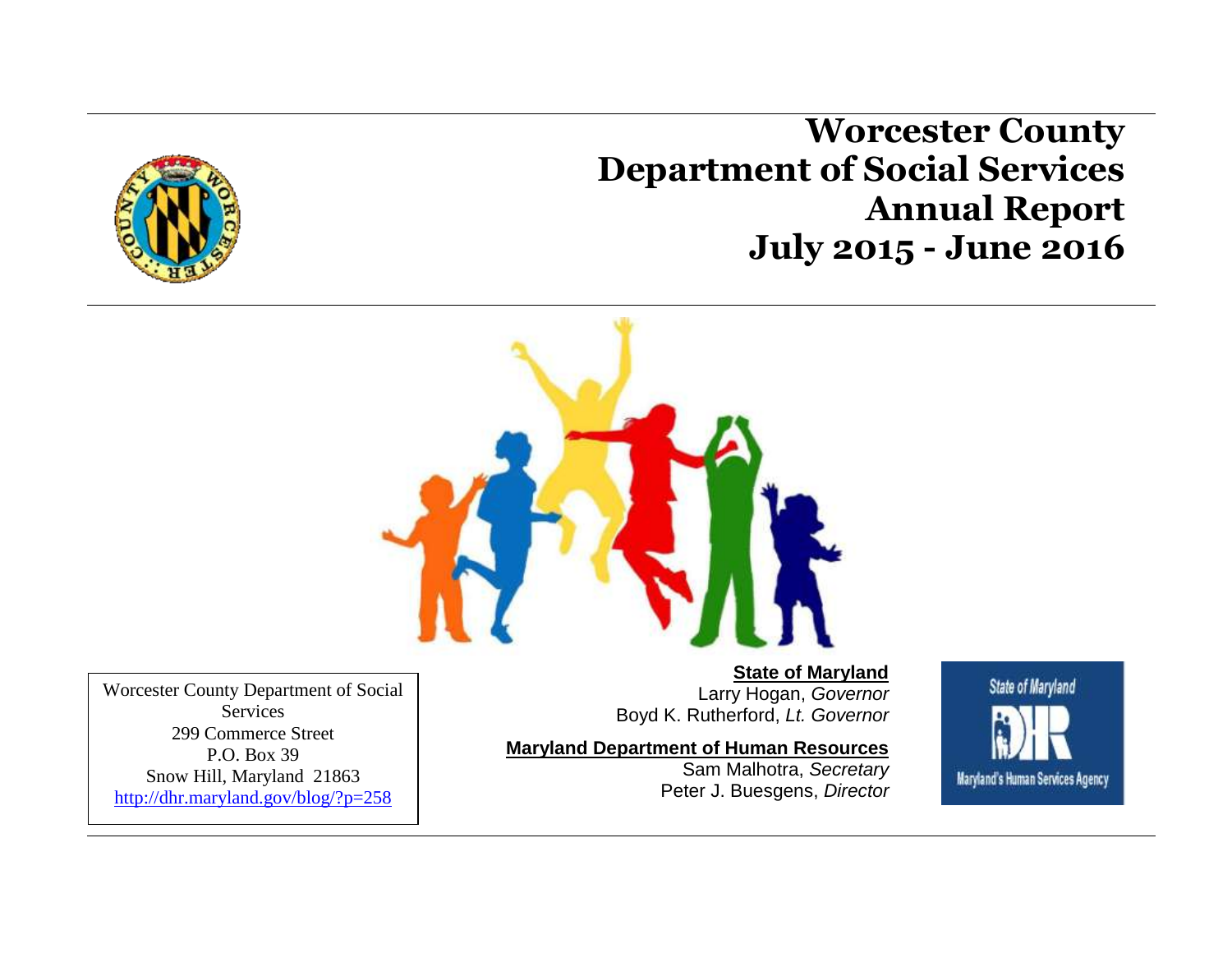## <span id="page-1-0"></span>**TABLE OF CONTENTS**

#### **VISION**

WE ENVISION WORCESTER COUNTY AS A SAFE COMMUNITY, FREE OF EXPLOITATION, NEGLECT, AND ABUSE, WHERE INDIVIDUALS TAKE RESPONSIBILITY FOR THEMSELVES AND THEIR FAMILIES BY STRIVING FOR INDEPENDENCE AND ACHIEVING SELF-SUFFICIENCY.

#### **MISSION**

WORCESTER COUNTY DEPARTMENT OF SOCIAL SERVICES IMPROVES THE QUALITY OF LIFE FOR CITIZENS OF WORCESTER COUNTY BY EMPOWERING INDIVIDUALS TO BECOME SELF-SUFFICIENT AND PRODUCTIVE, ASSURING THAT PREVENTION EFFORTS PROTECT THE VULNERABLE, POOLING RESOURCES AND MAXIMIZING PARTNERSHIPS WHILE RESPECTING THE DIVERSE CULTURAL VALUES WITHIN THE COMMUNITY AND OUR AGENCY.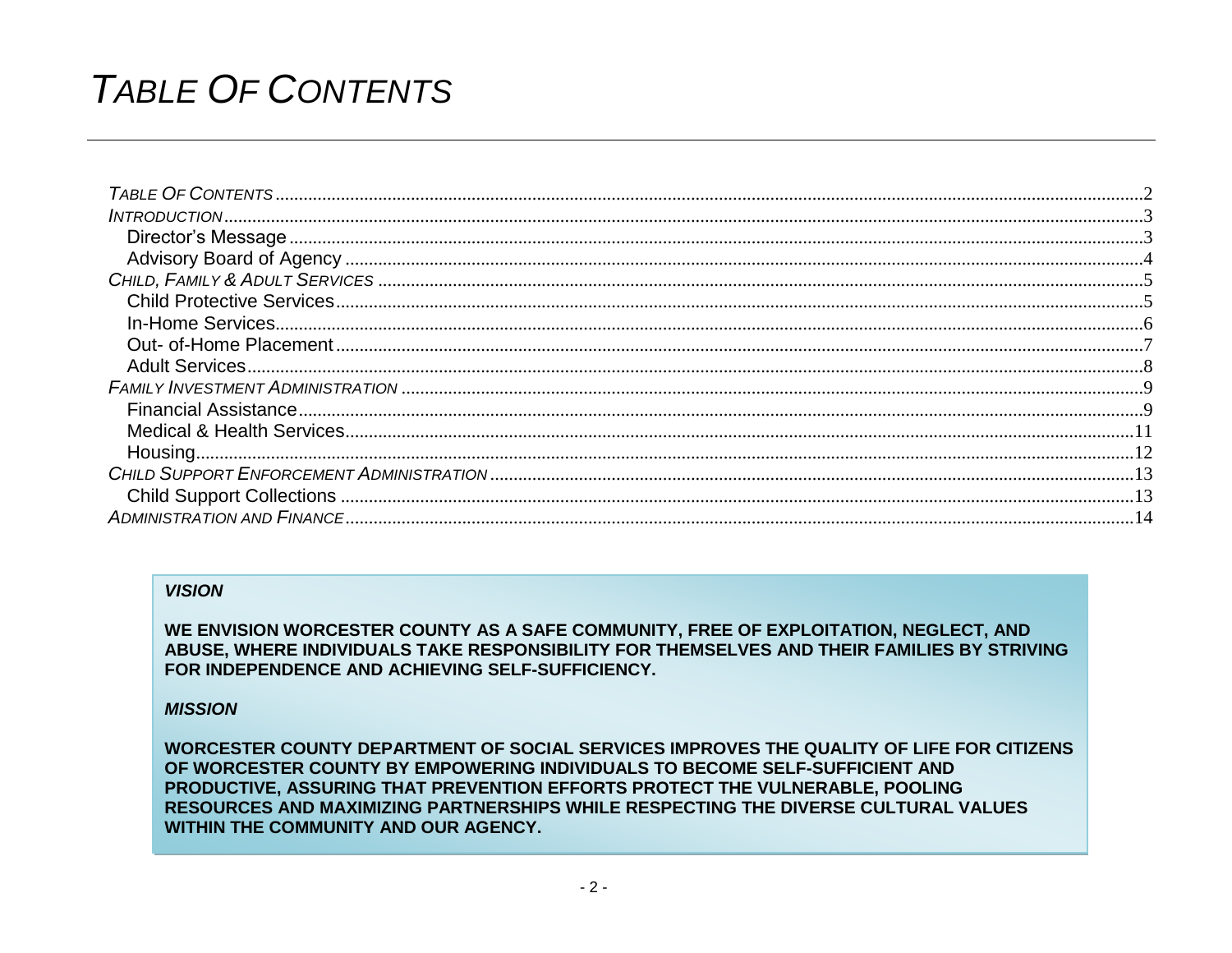## <span id="page-2-0"></span>*INTRODUCTION*

## <span id="page-2-1"></span>**Director's Message**

I am pleased to provide the Worcester County 2016 Annual Report. It has been a year of change and innovation at the Department of Human Resources. Our Secretary has set a goal of modernizing our current technology capabilities. His vision is to create an IT system that is web based, easily updated and shared not only within all DHR programs, but also with major state partners. Emphasis is also being placed on improved customer service, preparing foster youth for economic self sufficiency, leadership development and providing entrepreneurial opportunities for those who are economically disadvantaged.



Locally we continued to prioritize In-Home Services to prevent abuse and violence in the family home. One hundred and thirteen families that included two hundred and thirty one children received in-home services from

our Department. Of these 231 children addressed to be at risk of maltreatment, only seven required foster care placement. This year, as in many past years, our Department utilizes family services at a rate equal to many medium sized jurisdictions. I am confident this statistic results from our Services Unit's desire to help and assist families.

Our Foster Care Unit saw a slight increase in the number of children in our care. We started the year with 35 children and ended with 41. We have seen an increase in Foster Care for a third consecutive year. This statistic reflects Worcester's emphasis on safety first for the families we are servicing. We hope in future years we can reverse this caseload trend without compromising safety.

As in past years, our Family Investment Unit has had to be nimble to meet the multiple and ever changing demands of providing a safety net to our community. For a good part of the year our staff continued assisting residents in enrolling into and sustaining their Maryland Health Connection medical coverage. We also took on the challenge of shortening time to process Long Term Care Medical Assistance applications, and thus maintaining a good working relationship with our local Long Term Care vendors. Currently Worcester, Somerset and Wicomico counties are also piloting the Secretary's Welfare to New Entrepreneurship initiative. We are confident this program will assist our clients in developing a more secure economic future for themselves and their families.

Finally, for a third straight year, our Child Support Unit increased collections by over \$80,000.00 from the previous year. This accomplishment is especially impressive in that the unit was without one of it's five agents for most of the year.

As most of you are aware, this will be my last annual report as the Director in that I will be retiring December 1, 2016. I would like to thank this community for the support I have received in my ten year tenure as Director and I wish you all the best in keeping Worcester the exceptional jurisdiction it is. Thank you so much for allowing me to lead this worthy mission.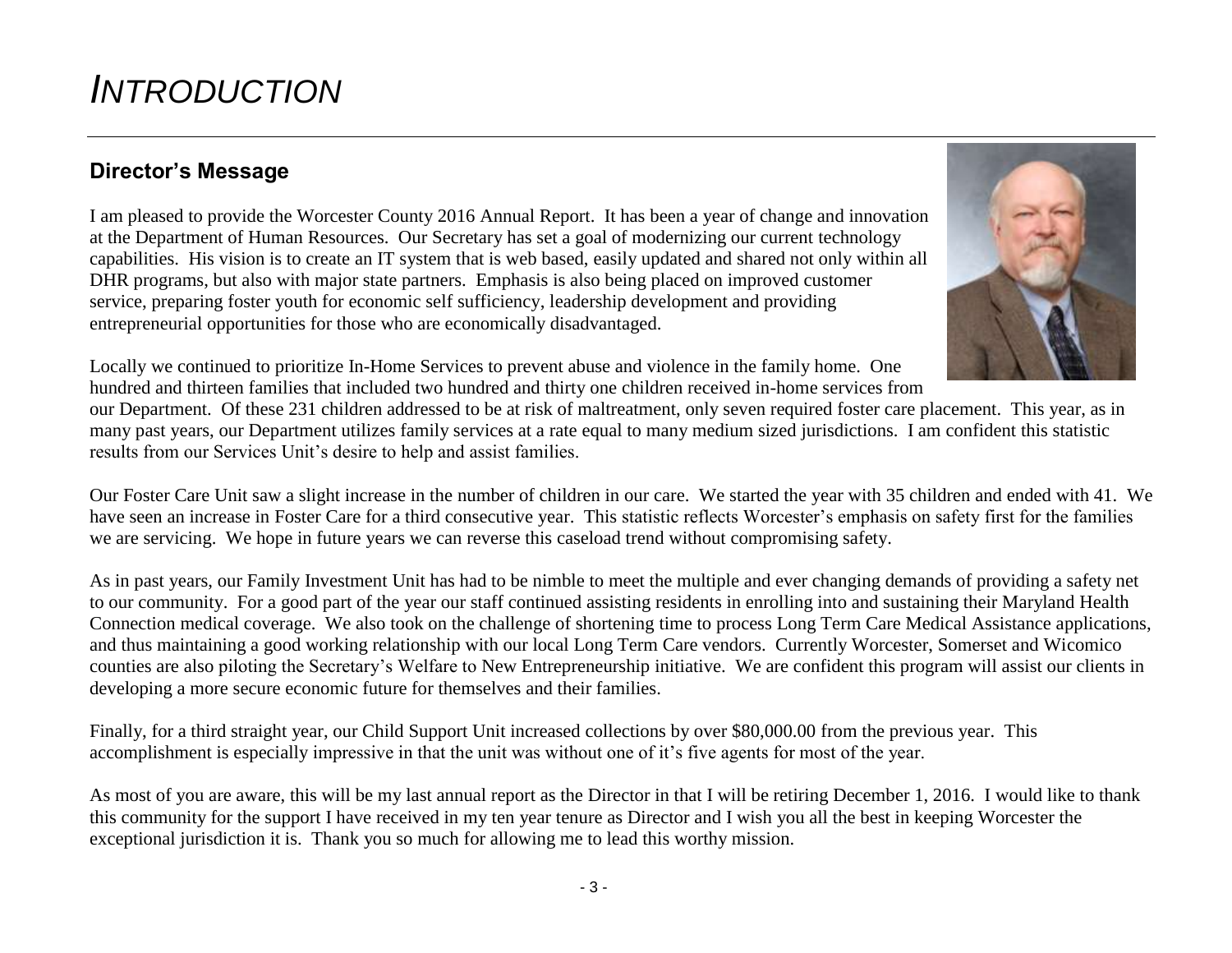## <span id="page-3-0"></span>**Advisory Board of Agency**

Members of the Worcester County Department of Social Services Advisory Board are volunteers appointed by the Worcester County Board of County Commissioners to serve a term of three years. Their many duties include reviewing the Department's programs, assessing the need for new programs and additional resources, advocating for resources from local and state government and promoting awareness of services provided by the Department.



## *FY2015-FY2016 Board members: Nancy Howard, Chair Commissioner Diana Purnell, Ex-Officio Arlette Bright Cathy Gallagher Faith Coleman Harry Hammond Tracey Cottman Wes McCabe Judy Stinebiser*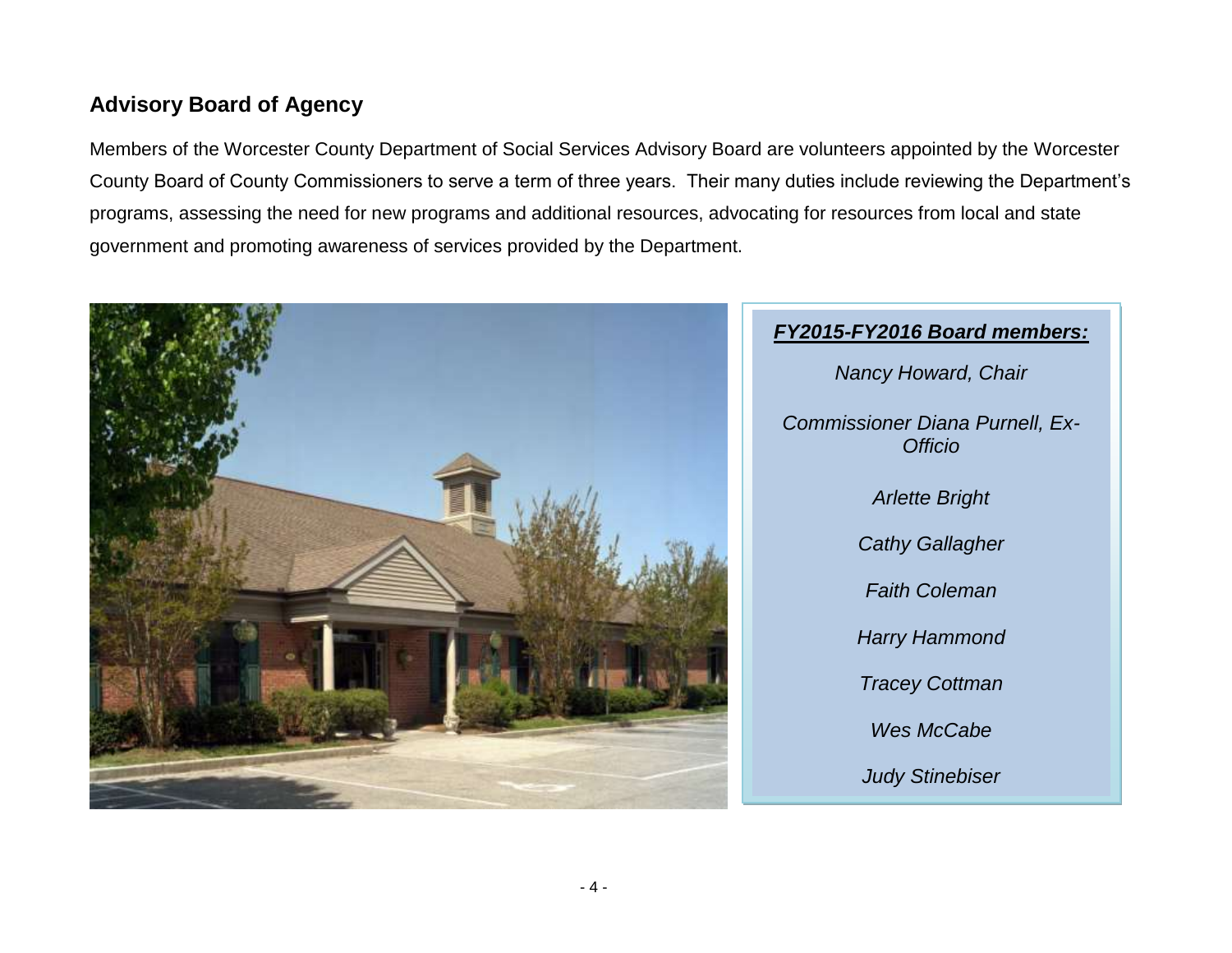# <span id="page-4-0"></span>*CHILD, FAMILY & ADULT SERVICES*

## <span id="page-4-1"></span>**Child Protective Services**

Maryland law mandates local Departments of Social Services to respond to all reports of suspected child abuse and/or neglect. Child Protective Services workers are responsible for assessing and taking steps to ensure the safety of children.

Accepted Investigations FY16

- 41 Physical Abuse
- 40 Sexual Abuse
- 48 Neglect
- 0 Mental Injury
- 48 Referrals from other Agencies (ROA's)

Accepted Alternative Response Investigations FY16

- 29 Physical Abuse Alternative Response
- 74 Neglect Alternative Response
- 59 Non-CPS (512/domestic violence)

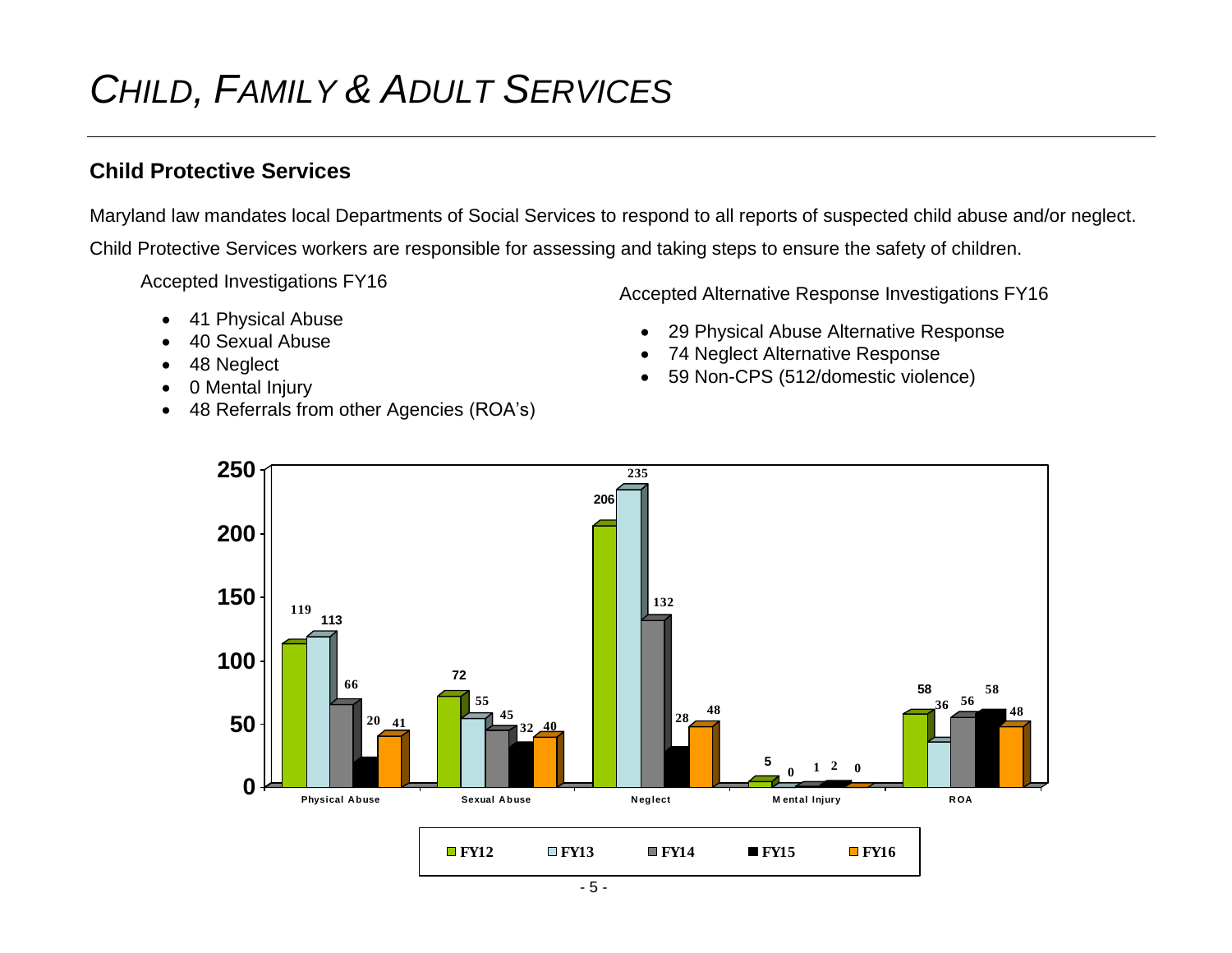### <span id="page-5-0"></span>**In-Home Services**

In–Home Family Services is a time-limited service designed to develop positive, nurturing parent-child relationships to families whose children are at risk of out-of-home placements. The main purpose is to promote the safety and well-being of children and their families. In-Home Family Services provides direct services as well as referring families to community resources to enhance the overall health of the family. In FY16, In-Home Services were provided as follows:

- 21 families with 56 children received Services to Families with Children
- 25 families with 52 children received Family Preservation Services
- 113 families with 231 children received Consolidated Services

Only 7 children who received the above services for FY16 entered foster care.

A total of 1,786 calls were received in Intake for Emergency Services.



~ The Service Unit enhanced services to parents through a Parent Support Program in which three family support workers provided intensive parent education training. Parents were offered one-on-one teaching and counseling. Parents built stronger bonds with their children, gained a better understanding of child development and developed positive discipline techniques through redirection and modeling of skills. Children were quickly reunified with their parent and a reduction of further maltreatment was evident.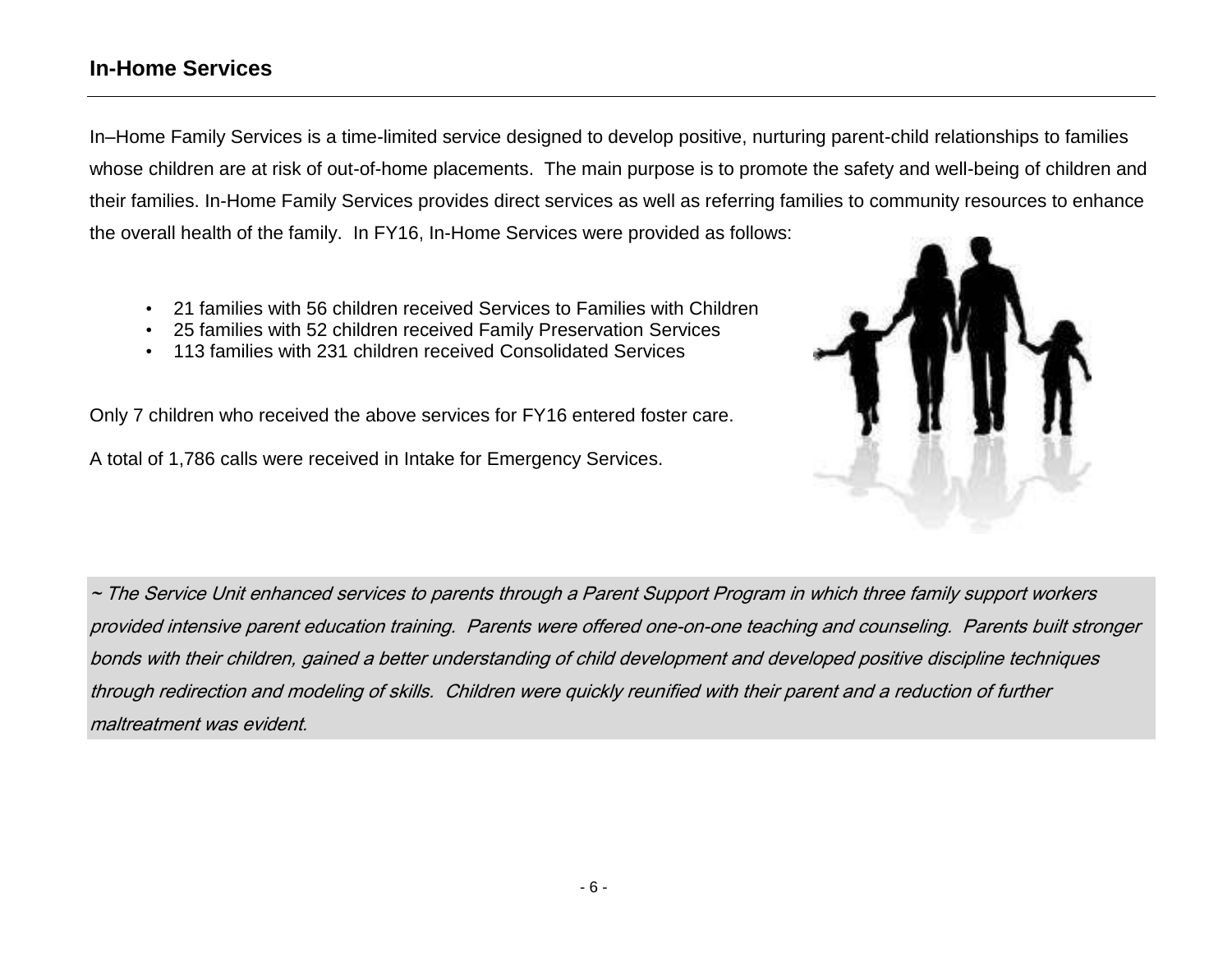### <span id="page-6-0"></span>**Out- of-Home Placement**

Out–of–Home Placement Services provides services to children who have been removed from their homes due to abuse or neglect. The main purpose is to provide a safe and stable environment for the child. This can be established through foster care or adoption, placement with relatives or reunification of children with their parents once they can provide a healthy home environment. M<br>47<br>**7** 

#### **Out-of-Home Placement Services for FY16**

- 41 Out of Home services for children needing protection
- 14 Reunifications
- 0 Finalized Adoptions



~ A client who has a long history of substance abuse entered our FAST Program, Families Achieving Sobriety Together, and received services from the team, which includes a Social Worker, Peer Support Worker and an Addiction counselor. This client had struggled for many years, losing custody of four children and having a previous child placed for adoption. When her children went to live with a relative, she entered treatment. With the support of her team, this client has achieved over 8 months of sobriety and is re-engaged with her children. Her goal is to have the custody of her children returned to her and be able to provide a stable, nurturing home for them.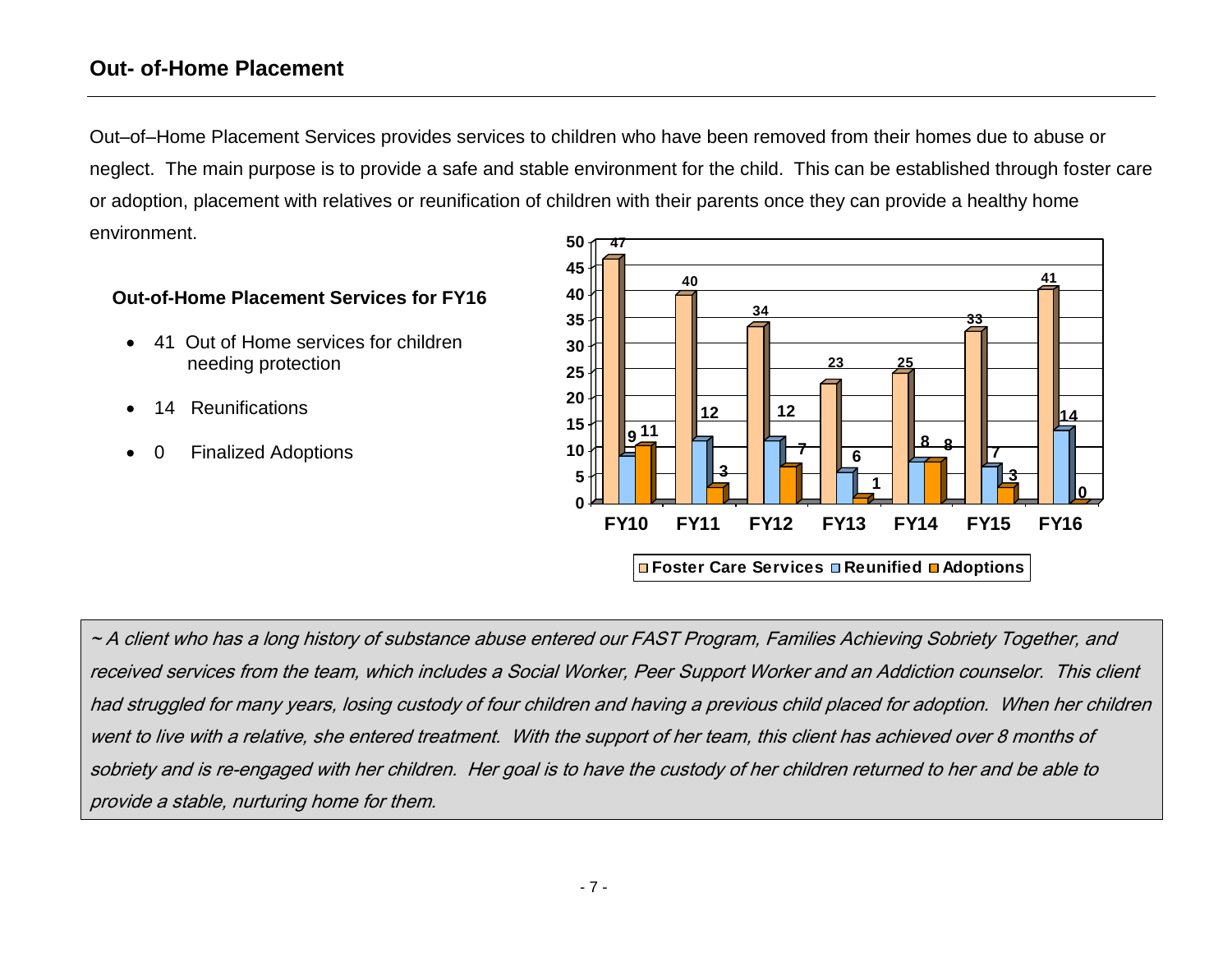### <span id="page-7-0"></span>**Adult Services**

• Adult Protective Services

APS investigated and/or provided continuing services to reduce the risk of abuse, neglect, self-neglect or the exploitation of 44 vulnerable adults in FY16.



- The Adult Public Guardianship Program served 5 clients as of June 30, 2016. This program protects the person and interests of a vulnerable adult at risk by the court appointment of guardianship to Worcester County DSS as a last resort to enable them to make critical life decisions on the client's behalf. A service plan is sanctioned by the court; then both they and DSS implement and monitor the case for the effectiveness and continued need of guardianship.
- The Project Home Program assisted 1 adult with disabilities or mental illness by placing them in supervised housing where they receive room, board, personal care, and assistance with other daily activities.
- Respite Care Services were provided for 19 families. These services are for the adult caretaker of disabled clients.
- Social Services to Adults (SSTA) case management services were provided to 3 disabled and elderly adults as of June 30, 2016. Staff provided counseling, advocacy, case management, and referral services to assist adult customers function independently in the community.
- In-Home Aide Services were provided to 35 individuals. These services provide personal care, household and therapeutic services to elderly or disabled customers in their homes, enabling these clients to remain living at home rather than being institutionalized. As of June 30, 2016 there were 19 clients on a waiting list for these services.
- Our Adult Services Unit provided 45 adults with Information and Referral Services or Environmental Crisis assistance.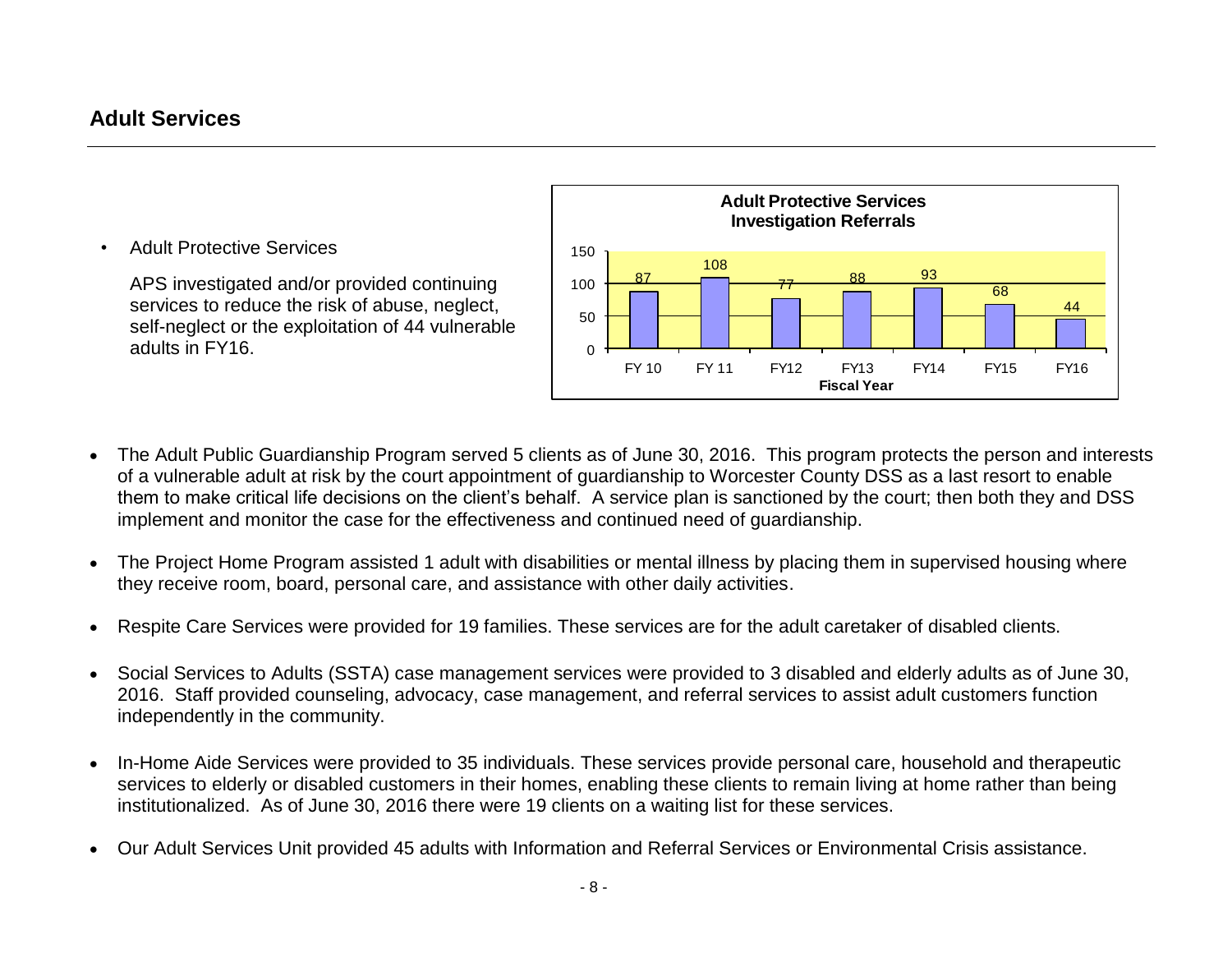## <span id="page-8-0"></span>*FAMILY INVESTMENT ADMINISTRATION*

Each Family Investment program has different technical and financial eligibility/guidelines that must be met before a customer can be eligible to receive benefits under these programs. Some of these programs are federally funded only, others are state and federally funded, and one is fully state funded. The criteria varies greatly in terms of what the income and resource limits are, what income must be counted, what income may be disregarded, and what deductions, if any, may be applied. The next several pages list the Family Investment programs offered at our Department.

### <span id="page-8-1"></span>**Financial Assistance**

The Family Investment Division administers a number of financial assistance programs that support low-income families and individuals. The programs provide a safety net for vulnerable Worcester County citizens who do not have other sources of income. These programs include:

*Temporary Cash Assistance (TCA)*

This program offers time limited financial assistance for families with children. Requirements may include cooperation with Child Support Enforcement and Employment Services. Sixty-three TCA recipients have been placed in jobs with an average wage of \$10.47 per hour.

*Welfare Avoidance Grants (WAGs)* 

This program provides a one-time authorization of funds to alleviate a crisis which might result in a family becoming dependent on TCA. In FY16, WAGs totaling \$50,135.00 were issued to assist 29 families.

*Emergency Assistance for Families with Children (EAFC)* 

This program helps families with dependent children resolve crisis situations such as evictions and utility cut-offs. Burial assistance provides limited assistance for eligible individuals. EAFC grants of \$6,426.00 were issued to 19 families facing such issues.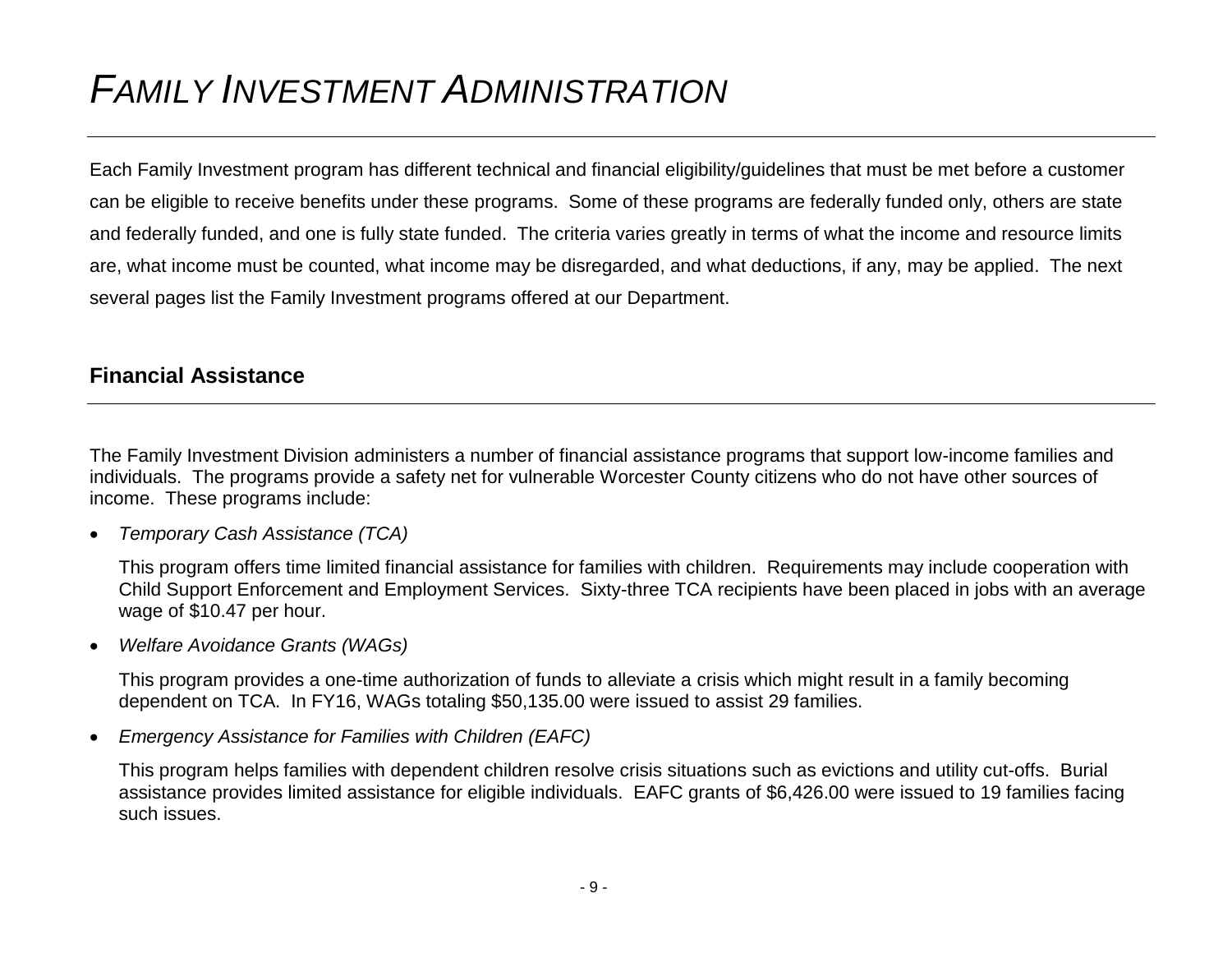### **Financial Assistance (continued)**

*Temporary Disability Assistance Program (TDAP)* 

This program provides financial assistance to low-income adults with disabilities who meet certain medical qualifications. Benefits were issued to an average of 107 cases per month in FY16.

*Supplemental Nutrition Assistance Program (SNAP)*

This program provides benefits enabling households to supplement their food budgets. An average of 3,566 cases were worked each month by this program during FY16. These benefits averaged \$568,000 per month for a total of \$6,816,000 annually.



~ Ms. Z applied for Temporary Cash Assistance (TCA) upon being released from Jessup Correctional Facility after recovering from a drug addiction prior to her incarceration. She was released from prison only to find out that her children were being abused by their father's girlfriend. Ms. Z regained custody of her children. She has made contact to obtain a pardon to assist her in finding employment. She has a pleasant and positive attitude toward the Work Program and maintaining her hours of work requirements. Ms. Z has had several interviews and is hoping to be hired in the near future.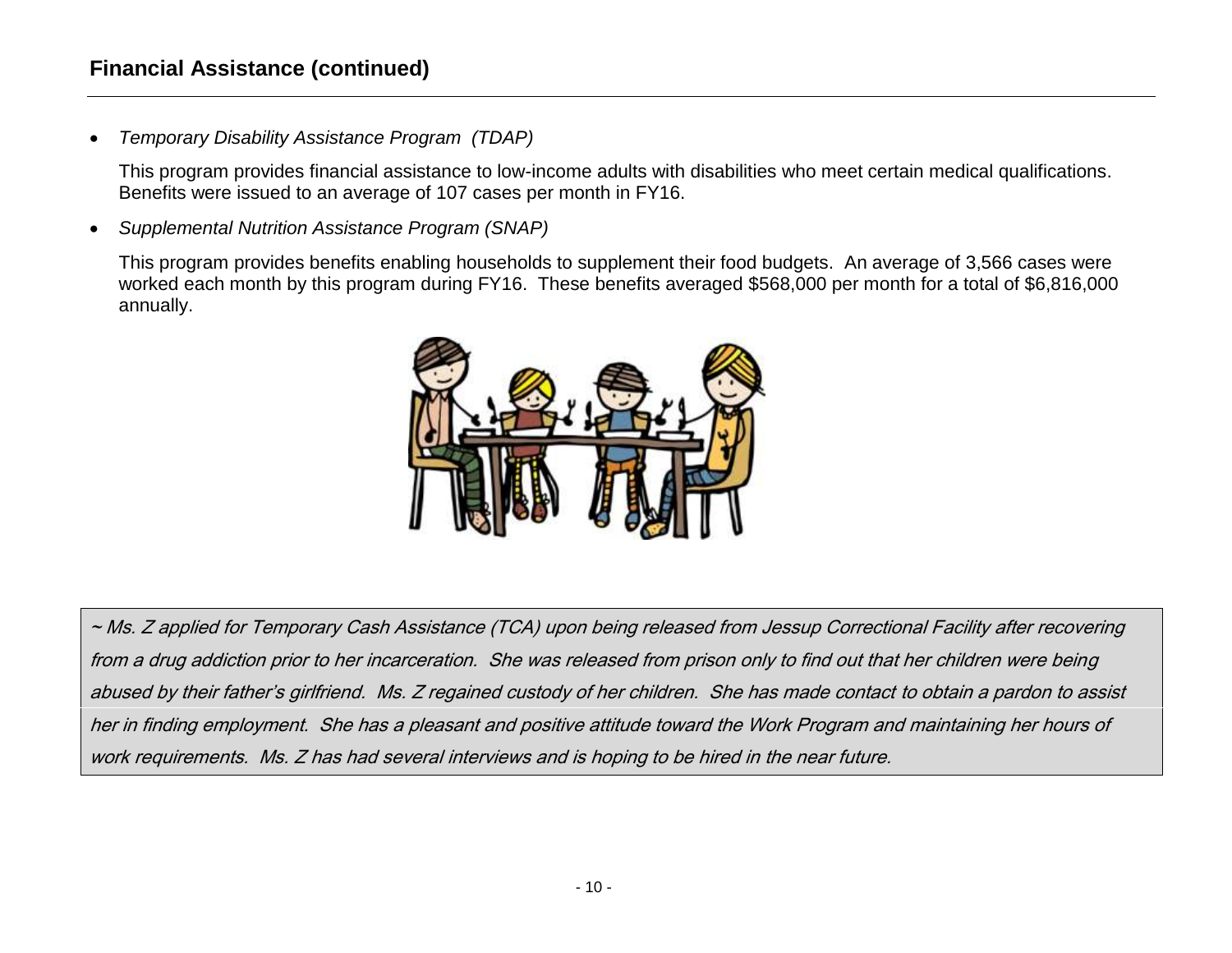### <span id="page-10-0"></span>**Medical & Health Services**

Medical Assistance programs are administered by the Department of Health and Mental Hygiene (DHMH). Worcester County Department of Social Services establishes eligibility for these programs but does not disperse the funds to pay for services.

*Medical Assistance SSI Program* 

This program provides Medical Assistance coverage to customers who receive Supplemental Security Income (SSI) benefits from the Social Security Administration. There were 793 active cases at the end of FY16.

*Medical Assistance – Long Term Care Program* 

This program assists individuals residing in long-term care facilities with medical expenses and other cost of care. There were 196 active cases at the end of FY16.

*Medical Assistance – Community Program* 

This program serves low-income families and individuals who are aged, blind, or disabled. Services were provided to an average of 1,067 adults monthly. This caseload figure has decreased as cases have transitioned to Maryland Health Connection.

*Public Assistance to Adults (PAA)* 

This program provided cash assistance for a monthly average of 11 adults who are physically and/or mentally disabled residing in supported living arrangements.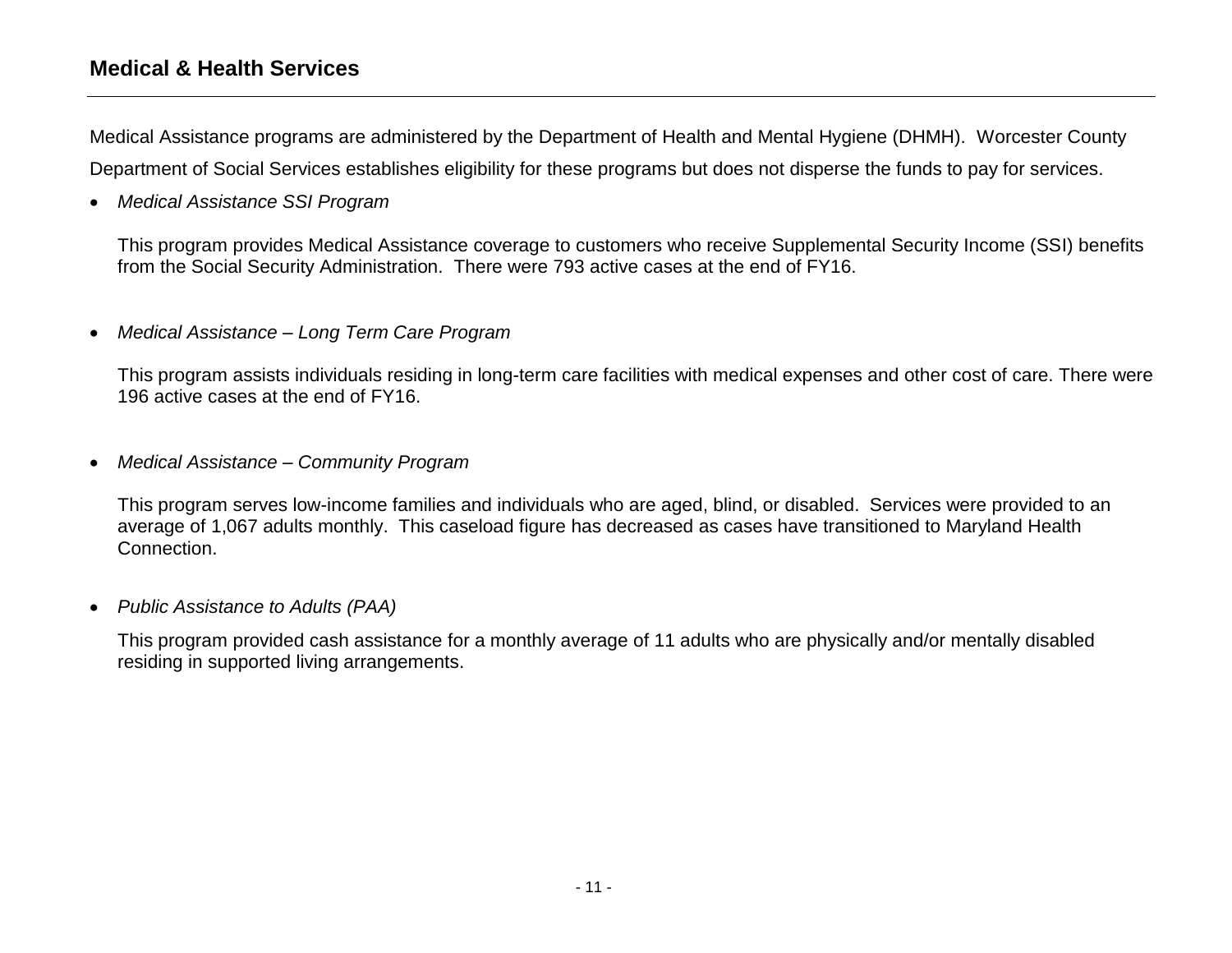<span id="page-11-0"></span>The Worcester County Department of Social Services Housing staff work to stabilize housing and prevent homelessness for the low-income and most vulnerable Worcester County residents. The case managers assist these residents facing a housing crisis with financial aid and other resources. The array of services include: eviction prevention, foreclosure prevention, help with security deposit or first month's rent, emergency motel placement, case management and budgeting.

~ The Worcester County Family Investment Administration has been proactive in assisting our Medicaid customers' transition from the current Medicaid system to the Maryland Health Connection (MHC). We have reached out to customers by calling every customer identified as having a pending Medicaid case closure on the current system to advise them and provide assistance to them in enrolling on MHC prior to losing coverage. In addition, specialized staff has been assigned to assist those who have already lost coverage in enrolling on MHC.

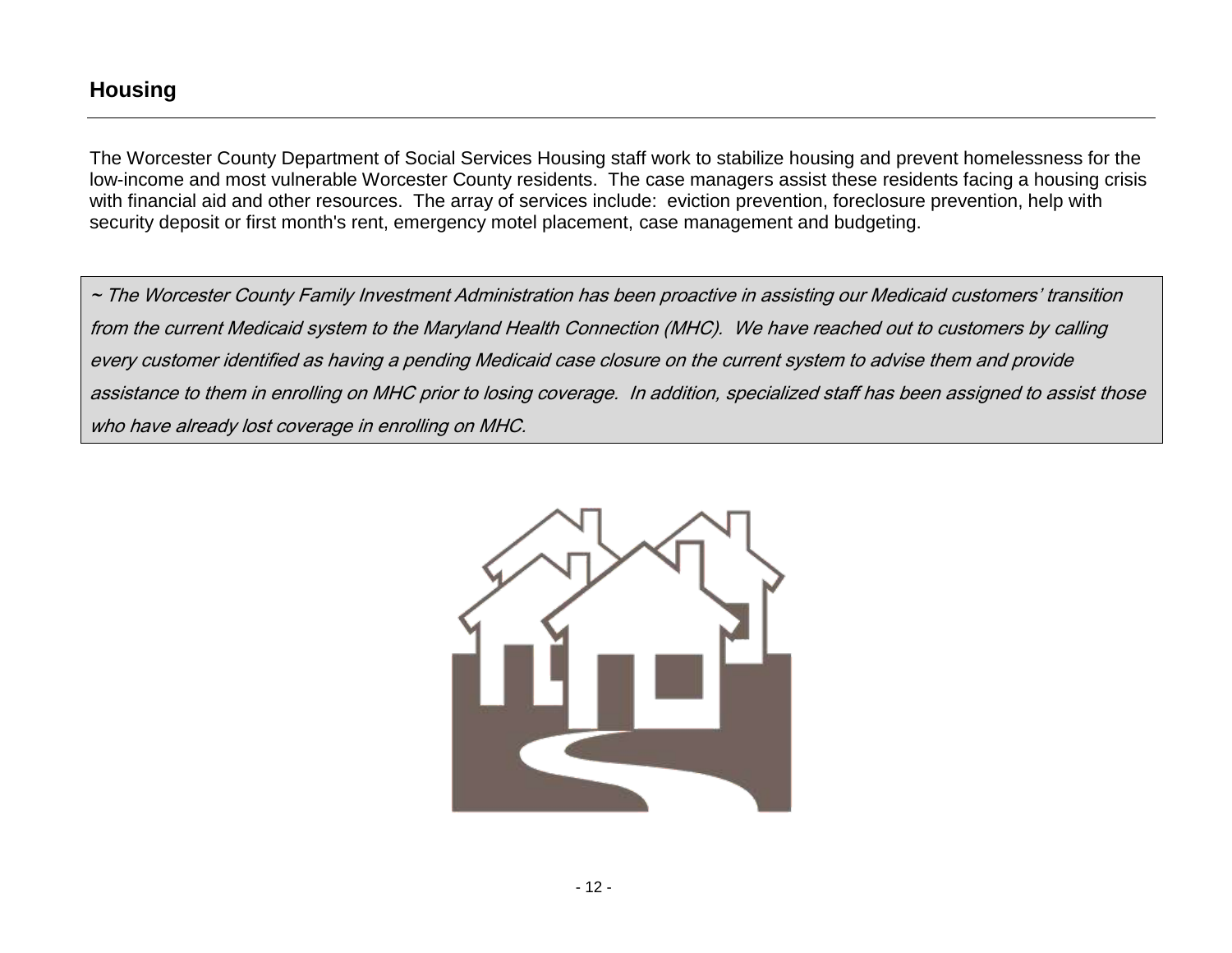## <span id="page-12-0"></span>*CHILD SUPPORT ENFORCEMENT ADMINISTRATION*

### <span id="page-12-1"></span>**Child Support Collections**

Five (5) agents managed 1,613 cases in fiscal year 2016, of which 1,434 have orders (88.90%) Amount disbursed — \$3,360,119 (July 1, 2015 through June 30, 2016) Children with paternity established — 1,209 (101.85%)



~ In October 2015, a child support specialist left work for medical leave. This worker subsequently retired in February 2016. This put additional work on the remaining 5 child support specialists. Despite this vacancy, the Worcester County Bureau of Support Enforcement collected an additional \$91,665 over the previous year. As a matter of fact, March 2016 proved to be the best month in child support collections in ten years. This was a result of the teamwork displayed by the Child Support Unit to pitch in and take on extra duties to benefit the children of Worcester County.

~Worcester County had a non-custodial parent who had two cases. During a period spanning over 20 years, the non-custodial parent never made consistent monthly payments. In May 2014, the non-custodial parent signed up for the Payment Incentive Program. This program encourages obligors to make consistent payments by reducing a portion of the arrears due to the State of Maryland. During the next 24 months, the non-custodial parent paid his child support according to the terms of his Payment Incentive Agreement each and every month. Both cases were closed successfully in June 2016.